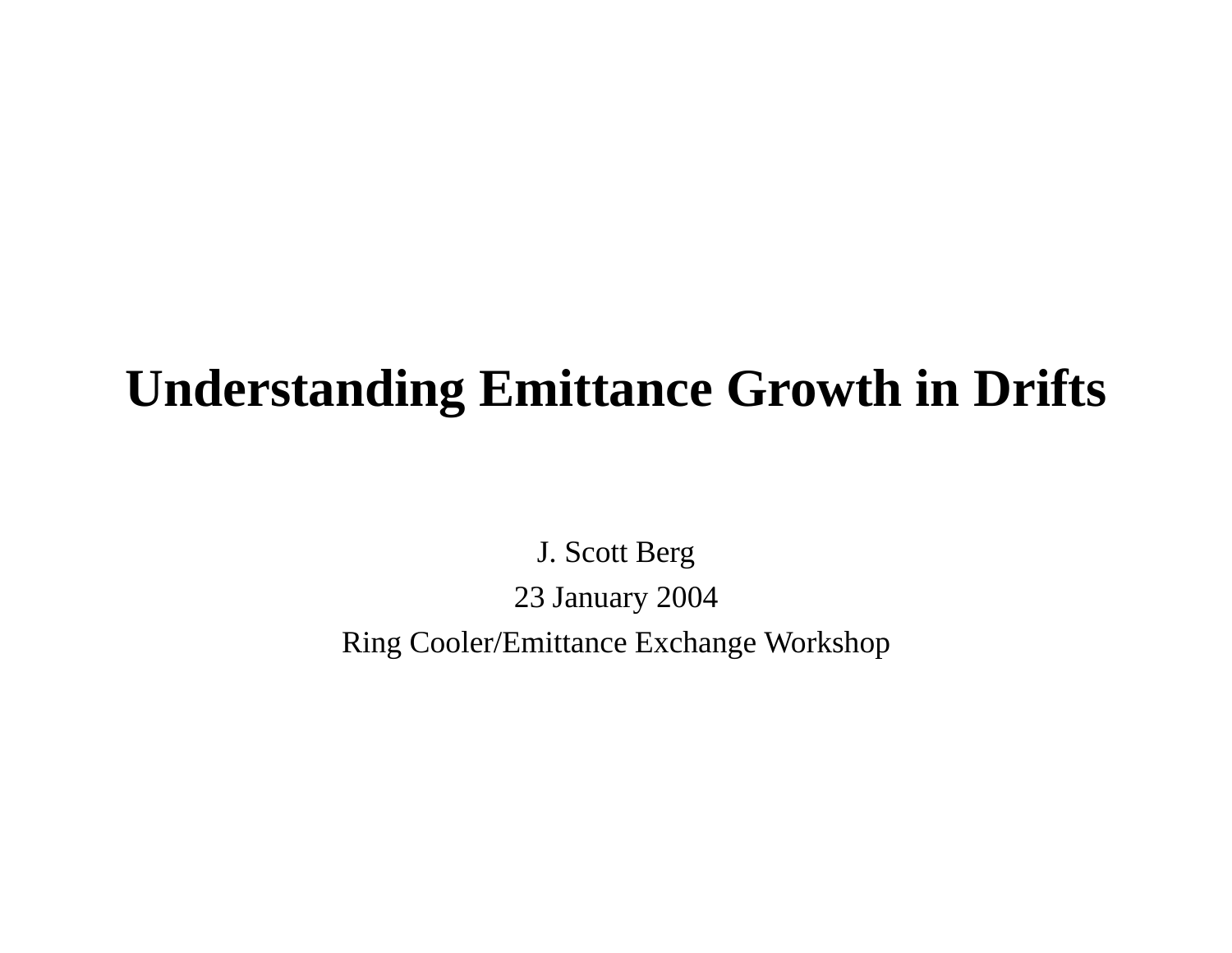

## **Basic Dynamics in Drift**



#### ● Governed by the Hamiltonian

$$
-p_s = -\sqrt{(E/c)^2 - (mc)^2 - p_x^2 - p_y^2}
$$

#### ● Equations of motion

$$
\frac{dx}{ds} = \frac{p_x}{\sqrt{(E/c)^2 - (mc)^2 - p_x^2 - p_y^2}}
$$

$$
\frac{dy}{ds} = \frac{p_y}{\sqrt{(E/c)^2 - (mc)^2 - p_x^2 - p_y^2}}
$$

$$
\frac{dt}{ds} = \frac{E}{c^2 \sqrt{(E/c)^2 - (mc)^2 - p_x^2 - p_y^2}}
$$

● Not linear in <sup>p</sup>hase space variables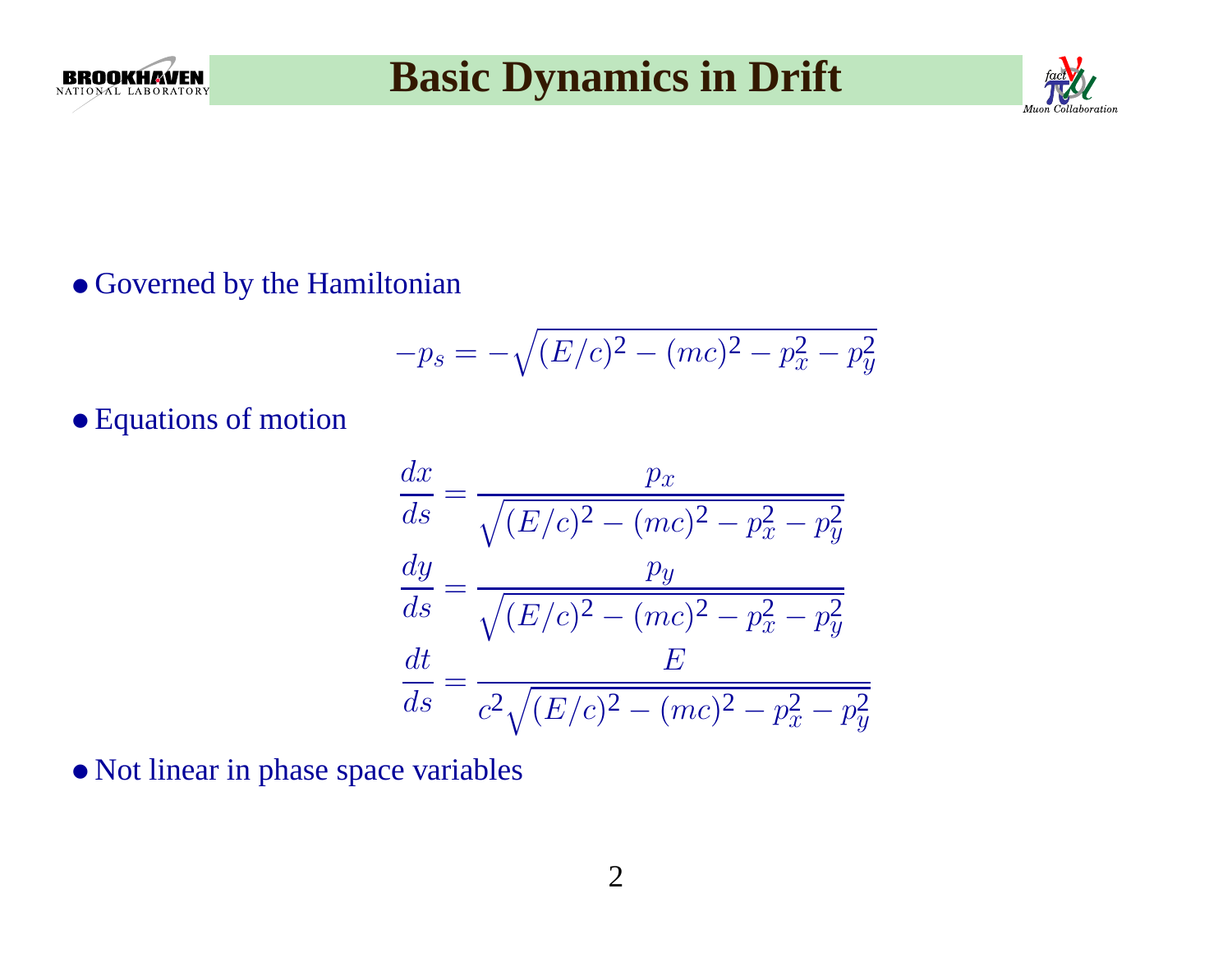



• Can integrate exactly:

**BROOKHAVEN** 

$$
x(s_1) = x(s_0) + \frac{p_x(s_1 - s_0)}{\sqrt{(E/c)^2 - (mc)^2 - p_x^2 - p_y^2}}
$$
  

$$
y(s_1) = y(s_0) + \frac{p_y(s_1 - s_0)}{\sqrt{(E/c)^2 - (mc)^2 - p_x^2 - p_y^2}}
$$
  

$$
t(s_1) = t(s_0) + \frac{E(s_1 - s_0)}{c^2 \sqrt{(E/c)^2 - (mc)^2 - p_x^2 - p_y^2}}
$$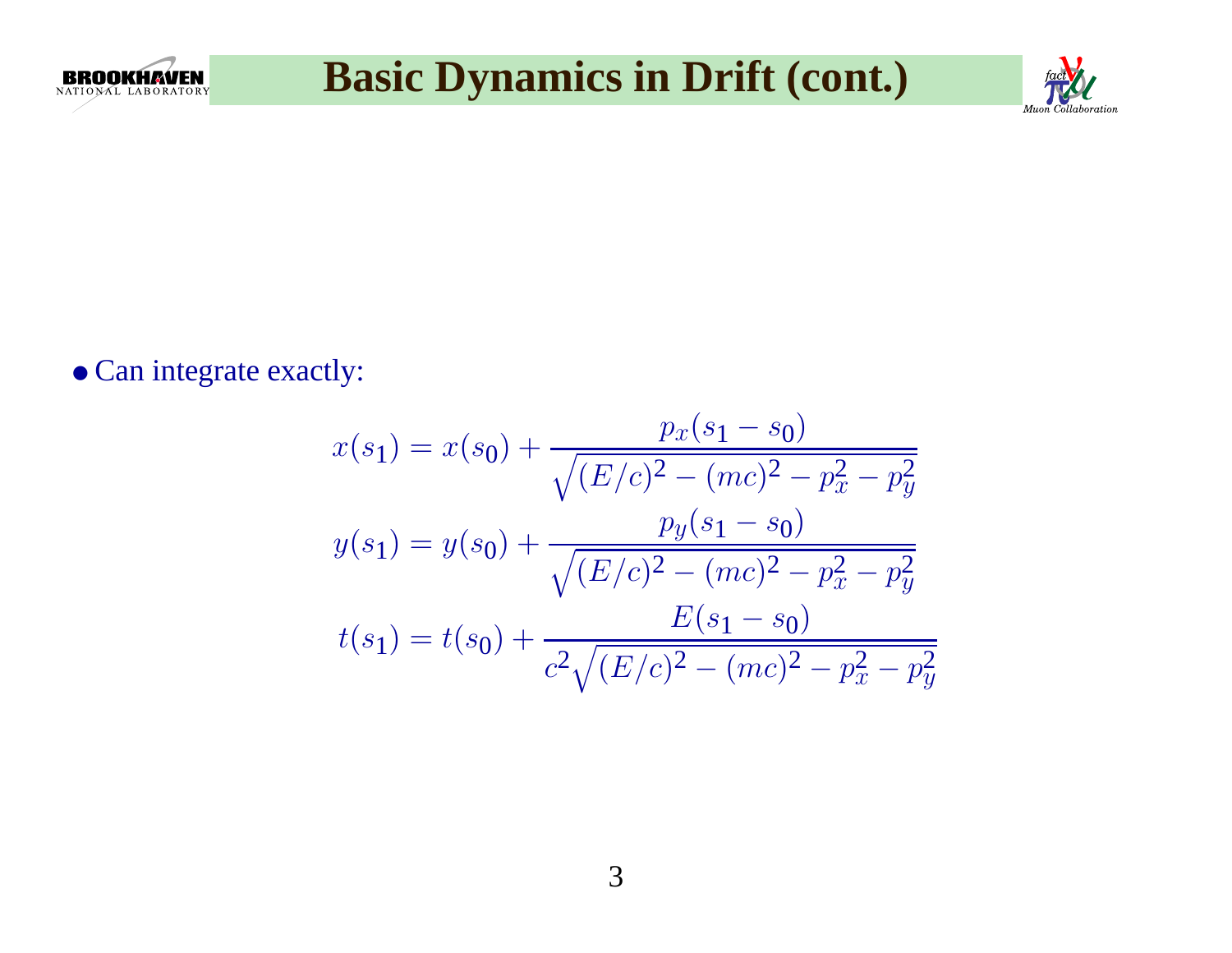

## **Emittance Definition**



● Defined in terms of second order moments

$$
\Sigma(s) = \int \bm{z} \bm{z}^T \rho(\bm{z},s) d^6 \bm{z}
$$

- $\bullet$  z is phase space variable vector
- $\bullet$   $\rho$  is phase space density
- Under symplectic *linear* transforms  $\boldsymbol{z}(s') = M(s', s) \boldsymbol{z}(s)$ :

$$
\Sigma(s') = \int z z^T \rho(z, s') d^6 z = \int z z^T \rho(M^{-1}(s', s) z, s) d^6 z
$$
  
=  $M(s', s) \left[ \int z z^T \rho(z, s) d^6 z \right] M^T(s', s) = M(s', s) \Sigma(s) M^T(s', s)$ 

- ◆ The second equality on the first line is Liouville's theorem
- $\epsilon_6^2(s) = \det \Sigma(s)$ ; *M* has determinant 1; thus,  $\epsilon_6$  is preserved
- ◆ Note that linear transforms transform ellipsoids into other ellipsoids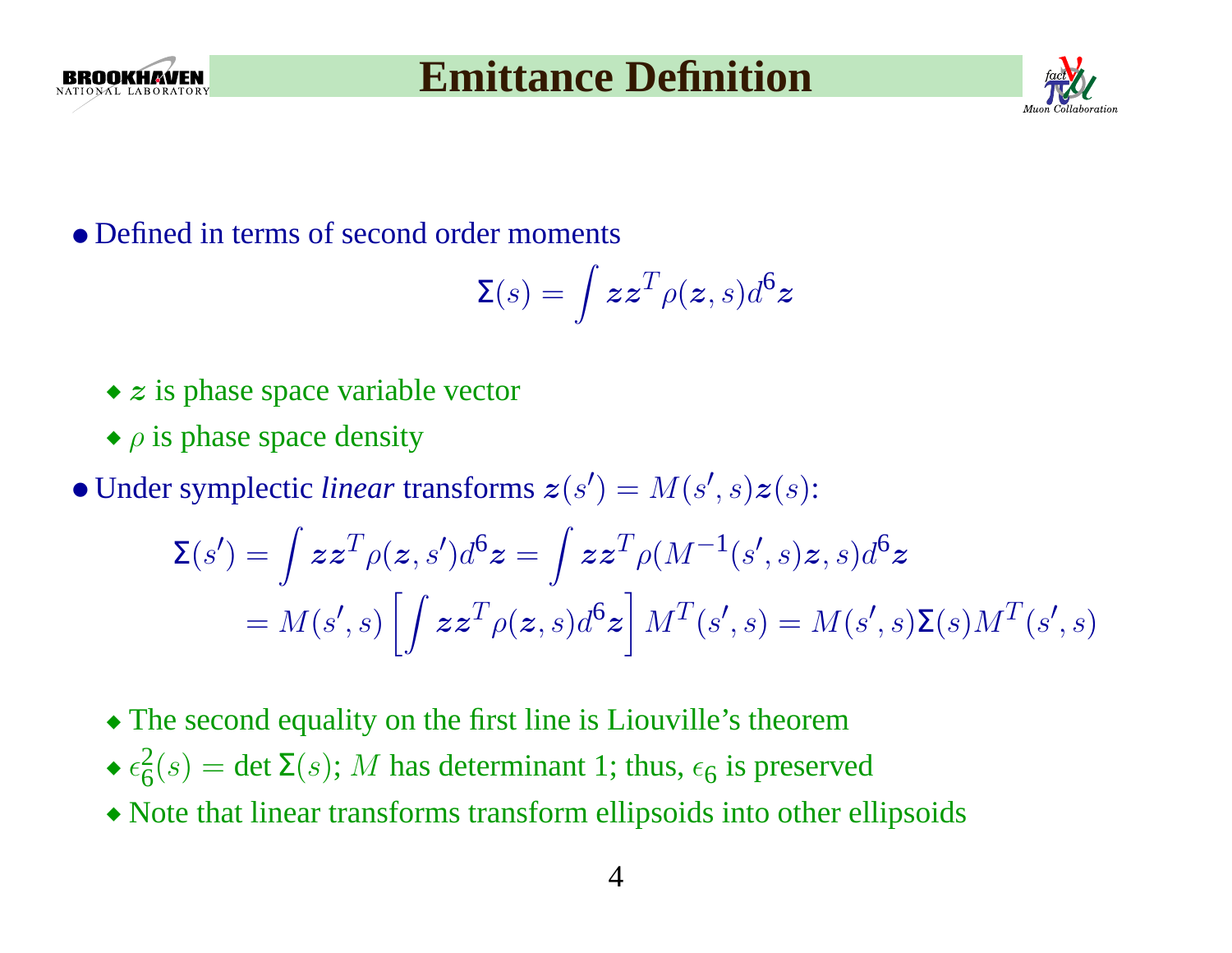

- $M(s', s)$  can be written as  $A(s')R(s', s)A(s)$ , where R is 3 2x2 block rotations
	- ◆ Takes this form for ring or other periodic system
	- ◆ Transport line can often be written this way also
- Evolution of  $\Sigma$  under symplectic linear transform M becomes

 $A^{-1}$  $\frac{1}{s}$  $^{\prime})\Sigma(s$  $^{\prime})JA(s$  $^\prime) JR(s$  $\prime, s) = R(s)$  $^{\prime},s)A^{-1}$  $\Gamma(s)\Sigma(s)JA(s)J$ 

- Hints at procedure
	- 1. Block diagonalize  $\Sigma(s)J;$  this gives you  $A(s)$ 
		- ◆ Blocks are of form

$$
\sigma(s) = \begin{bmatrix} 0 & \epsilon_k \\ -\epsilon_k & 0 \end{bmatrix}
$$

- 2. New equations are  $\sigma(s')JR = R\sigma(s)J$ 
	- $\bullet$  Exercise to the reader:  $\epsilon_k$  are preserved!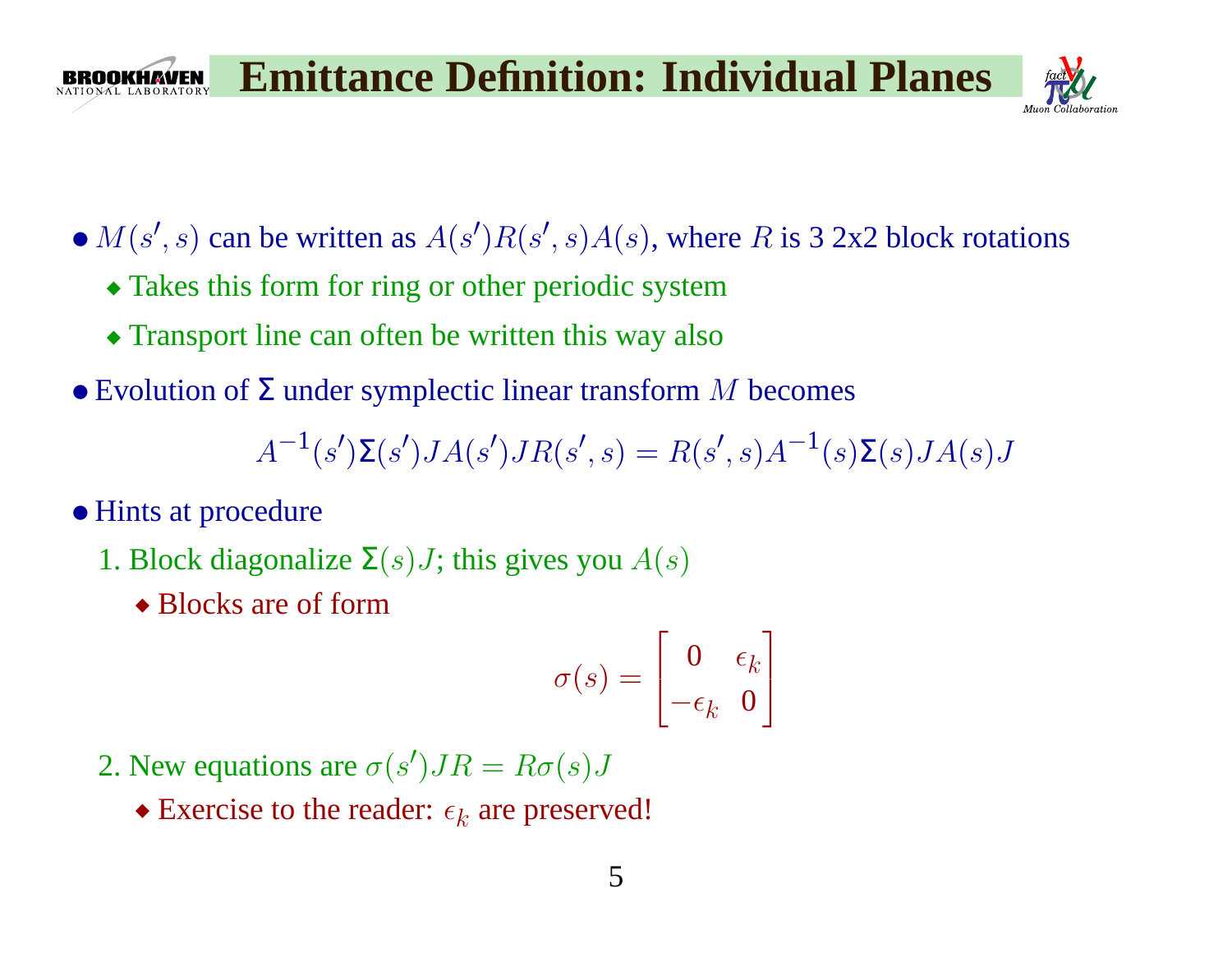



- Constant energy point source
	- ◆ Initially <sup>a</sup> line in <sup>p</sup>hase space
	- ◆ Becomes <sup>a</sup> twisted curve
- Start with upright ellipse
	- ◆ After drift, ellipse is distorted
- For given  $p$ ,  $p_s$  decreases with increasing  $p_x$ 
	- $\bullet$  Larger  $p_x$ : particles take longer to traverse distance due to lower  $p_s$
	- Thus, x change goes faster than linearly in  $p_x$
- Alternative view: angles
	- $\bullet p_x/p = \sin \theta_x$
	- $\bullet$   $dx/ds = \tan \theta_x$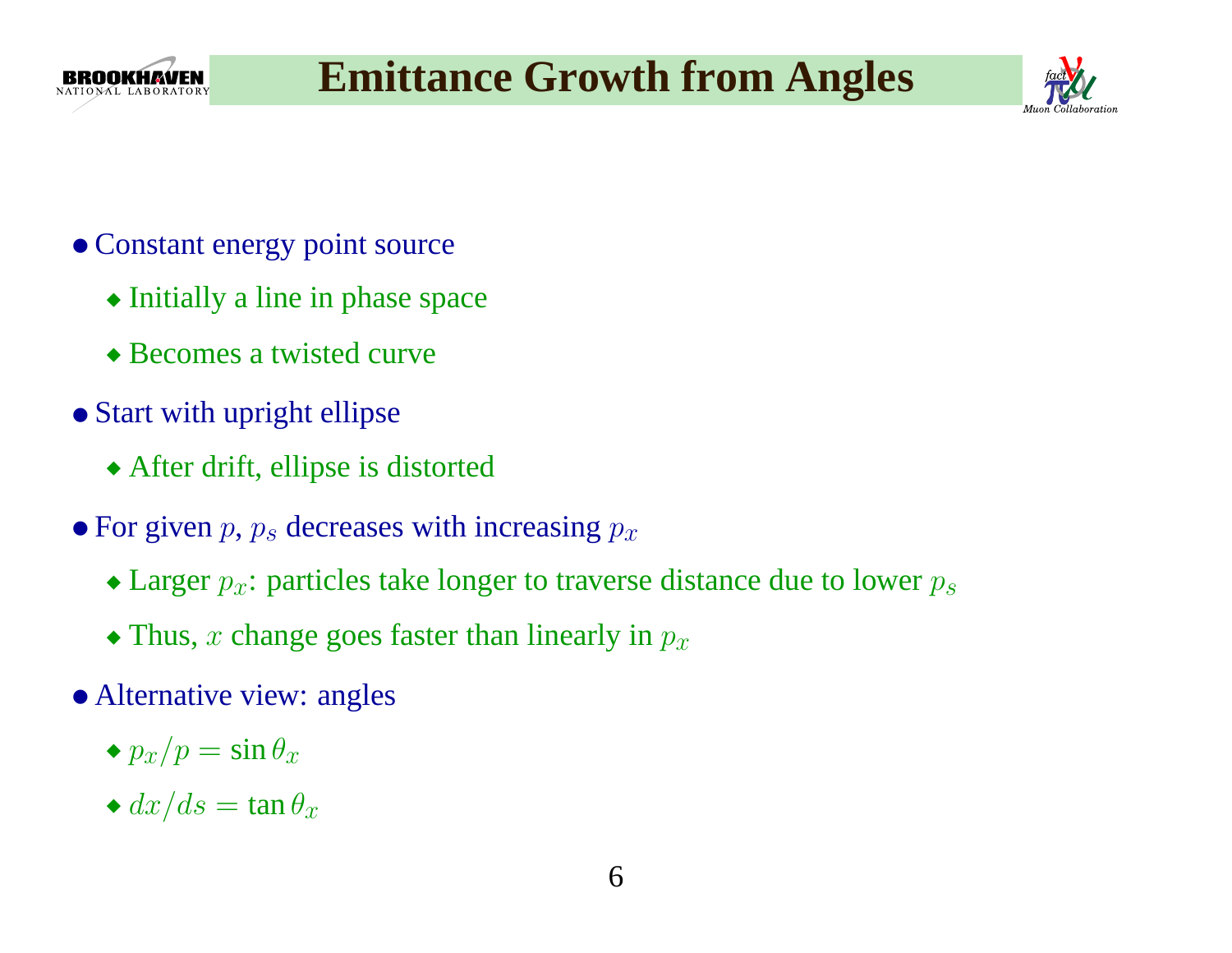#### Point Source in Drift 1 m and 2 m; Solid is Actual, Dotted is Linearized

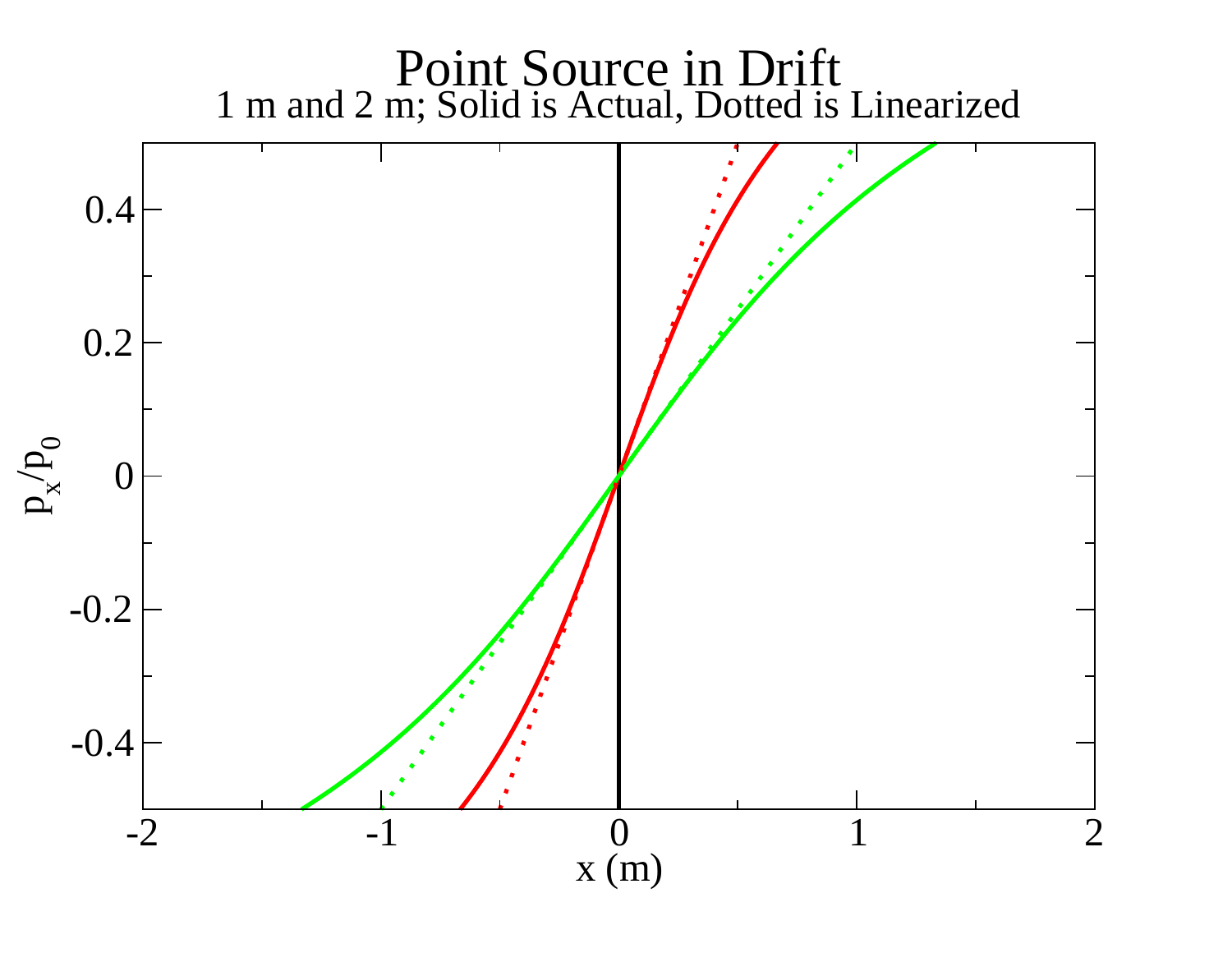# Ellipse in Drift 1 m and 2 m; Solid is Actual, Dotted is Linearized

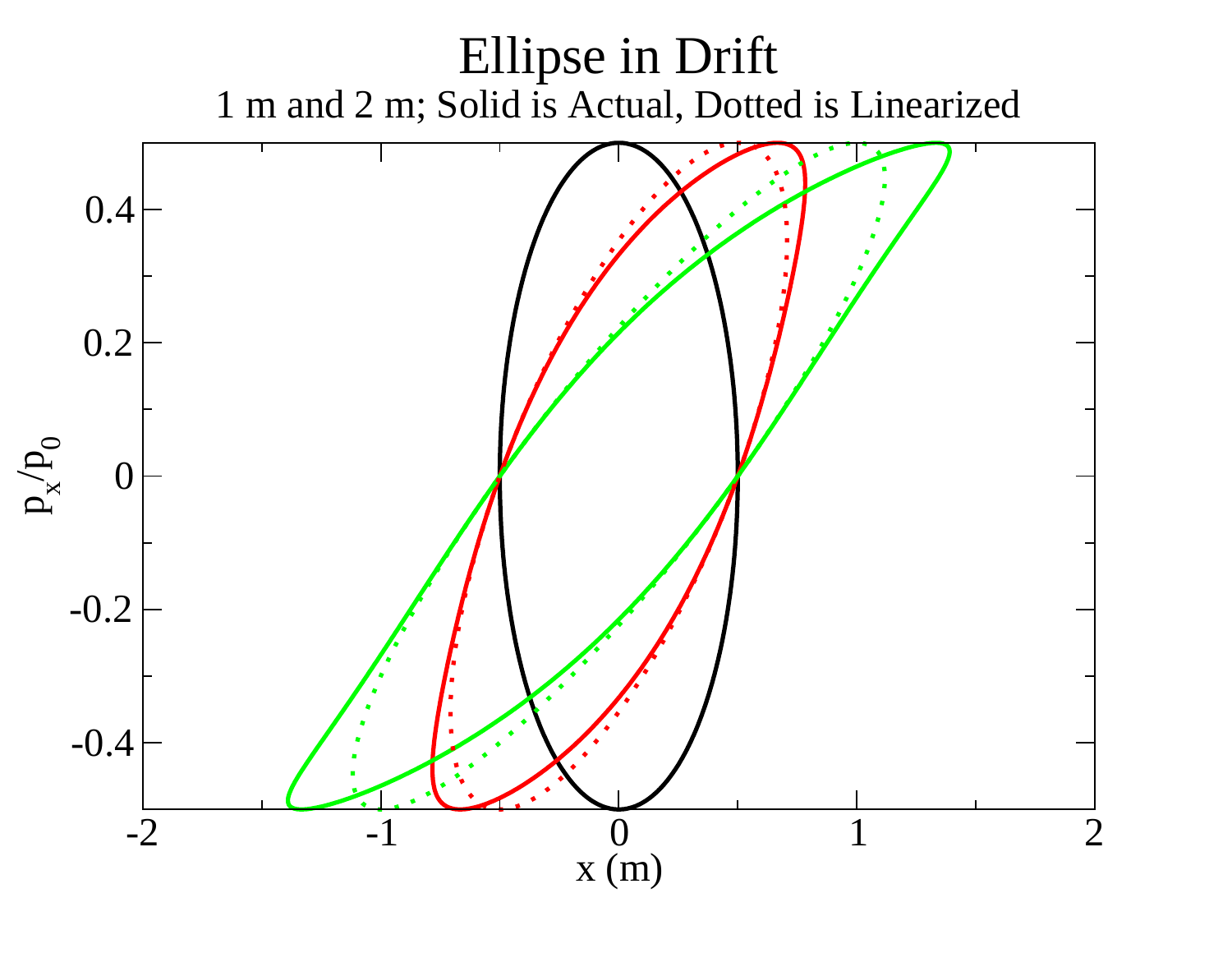

● Compute emittance (use momenta scaled by referrence momentum):

$$
x_1 = x_0 + \frac{p_0 L}{\sqrt{1 - p_0^2}} \approx x_0 + p_0 L + \frac{1}{2} p_0^3 L + \frac{3}{8} p_0^5 L
$$

$$
\epsilon_1^2 = \langle x^2 \rangle_1 \langle p^2 \rangle_1 - \langle xp \rangle_1^2 \approx \epsilon_0^2 + \langle p^2 \rangle_0 \langle xp^3 \rangle_0 L - \langle p^4 \rangle_0 \langle xp \rangle_0 L
$$
  
+  $\frac{3}{4} \langle p^2 \rangle_0 \langle xp^5 \rangle_0 L - \frac{3}{4} \langle xp \rangle_0 \langle p^6 \rangle_0 L + \frac{1}{4} \langle p^2 \rangle_0 \langle p^6 \rangle_0 L^2 - \frac{1}{4} \langle p^4 \rangle_0^2 L^2$ 

● Starting with upright Gaussian beam,

$$
\epsilon_1^2\approx\epsilon_0^2+\frac{3}{2}\sigma_p^8L^2
$$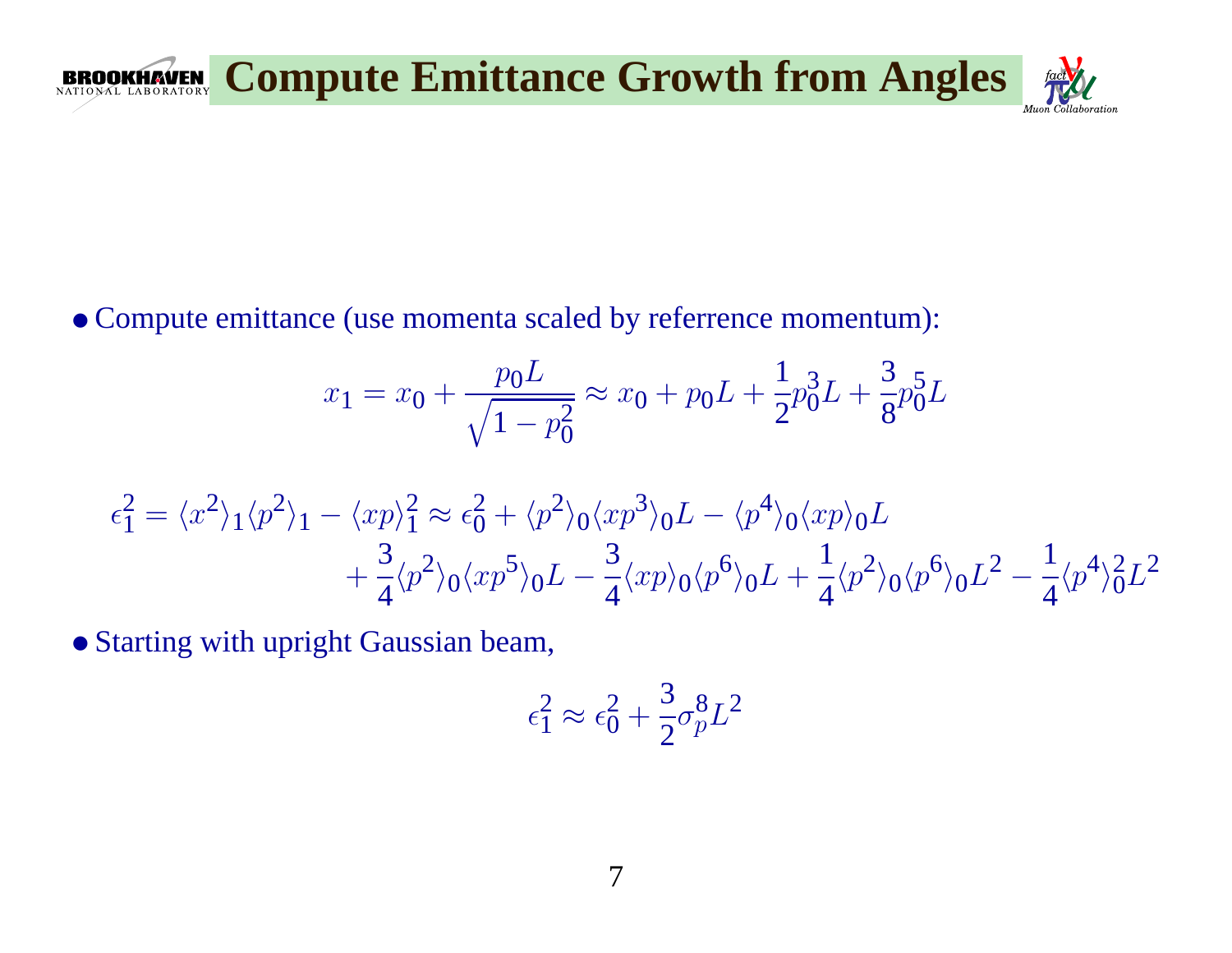

- $\bullet$  Larger total energy for given  $p_x$ 
	- ◆ Arrives at destination faster
	- $\bullet$  Less time to move transversely for given  $p_x$
	- ◆ Less ellipse tilt
- Correlation between ellipse tilt and energy
	- This is a *third* order moment  $(xp_x \delta)$
	- ◆ In second order moments, appears as extra terms: emittance growth
	- ◆ Upright Gaussian beam:

$$
\epsilon_1^2 \approx \epsilon_0^2 + \sigma_p^4 \sigma_\delta^2 L^2 + 3 \left(\frac{L}{2\gamma^2 \beta c}\right)^2 \sigma_\delta^6
$$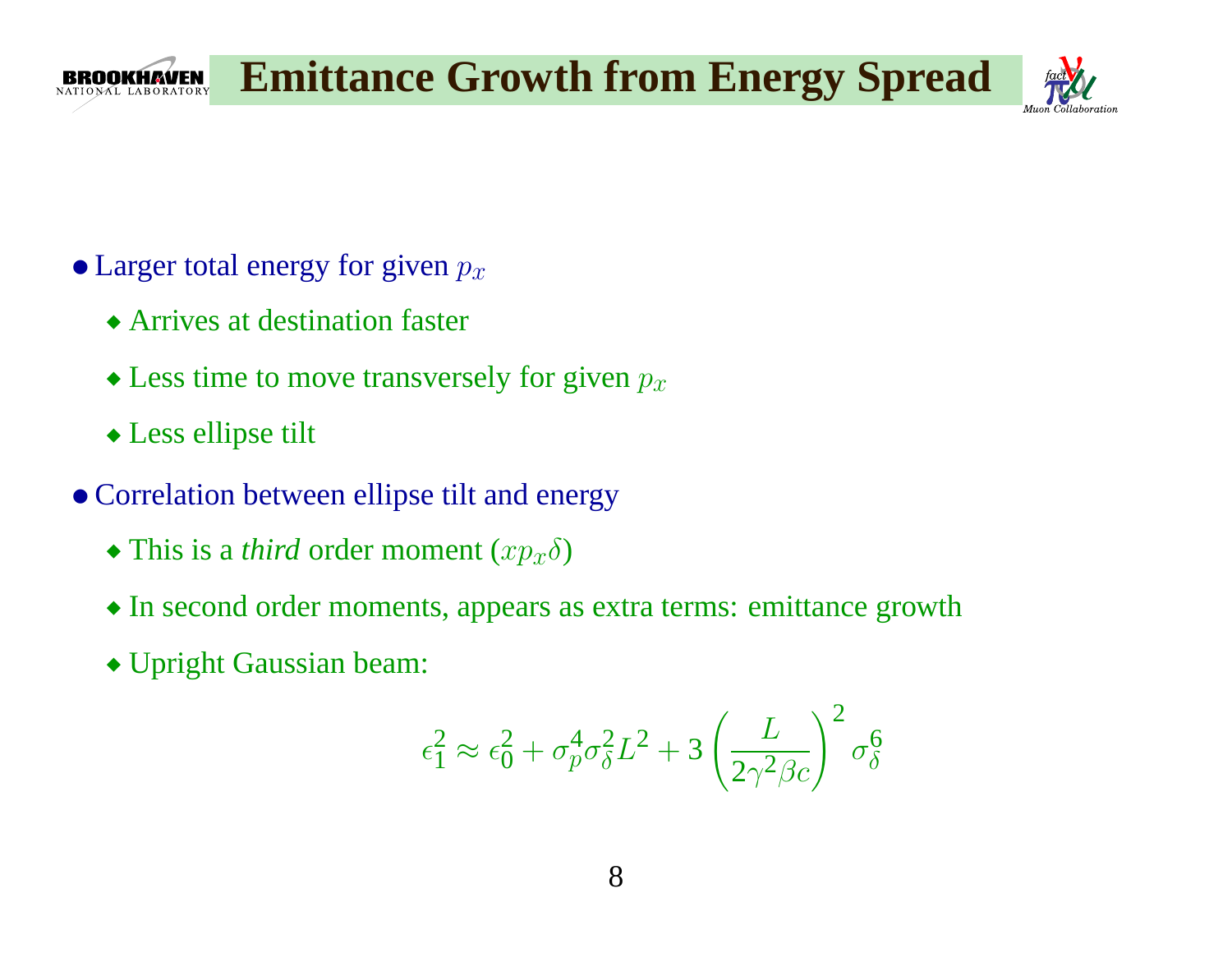